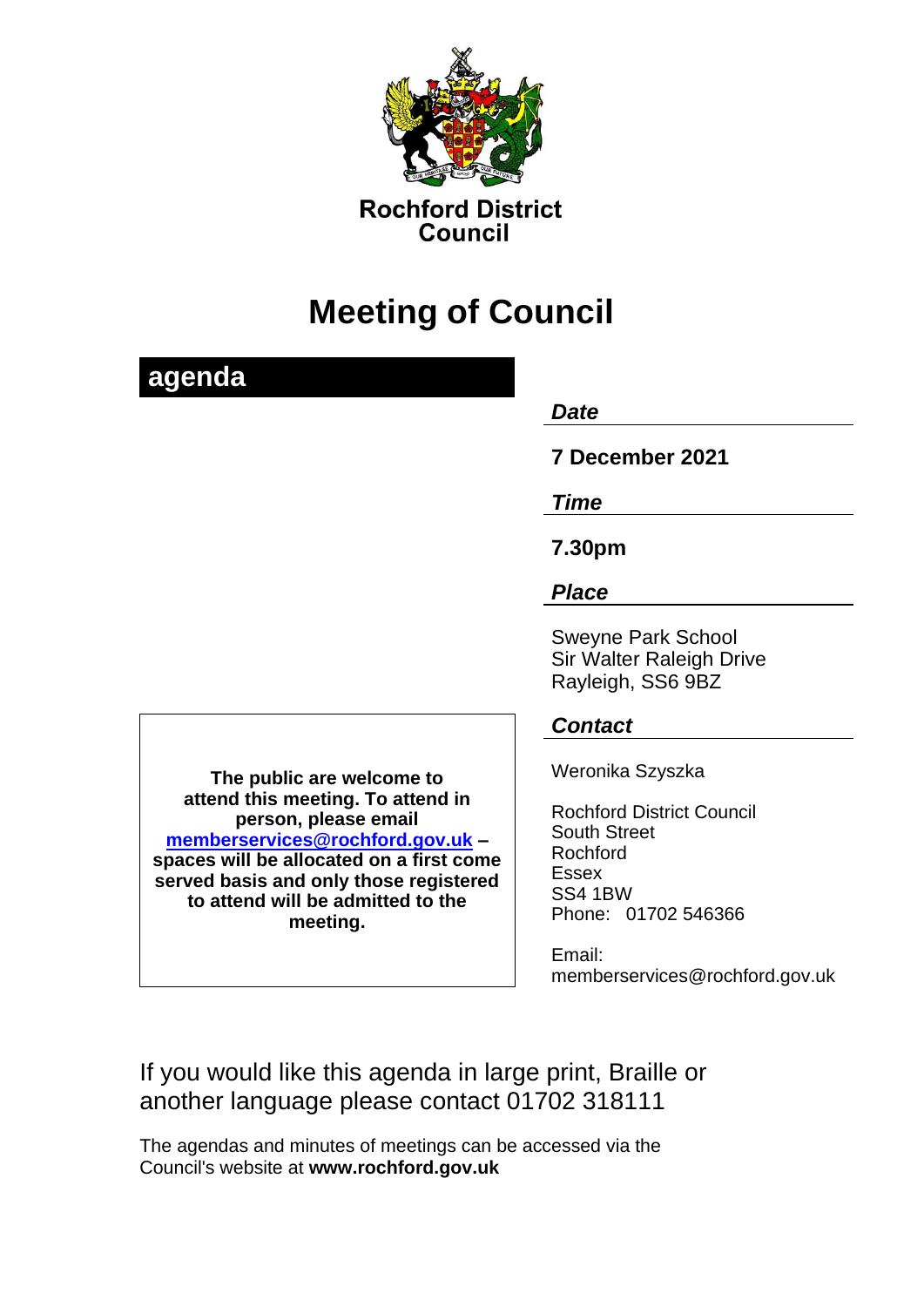The following Members are summoned to attend this meeting:-

Chairman: Cllr Mrs J R Gooding Vice-Chairman: Cllr M J Steptoe

Cllr Mrs L A Butcher Cllr G W Myers Cllr M R Carter Cllr J E Newport Cllr Mrs T L Carter Cllr L J Newport Cllr R P Constable Cllr Mrs C A Pavelin Cllr R R Dray Cllr Mrs C E Roe Cllr D S Efde Cllr Mrs L Shaw Cllr A H Eves Cllr P J Shaw Cllr I A Foster Cllr S P Smith Cllr Mrs E P Gadsdon Cllr D J Sperring Cllr J N Gooding Cllr C M Stanley Cllr B T Hazelwood Cllr I H Ward Cllr M Hoy Cllr M J Webb Cllr Mrs T D Knight Cllr Mrs C A Weston Cllr J L Lawmon Cllr M G Wilkinson Cllr Mrs J R Lumley Cllr A L Williams Cllr Mrs C M Mason Cllr S A Wilson Cllr Mrs J E McPherson Cllr S E Wootton Cllr D Merrick Vacancy Cllr R Milne

#### **The Council's residents are at the heart of everything we do.**

**The Council's priorities are:-**

- To be financially sustainable
- Early intervention
- To maximise our assets
- To enable communities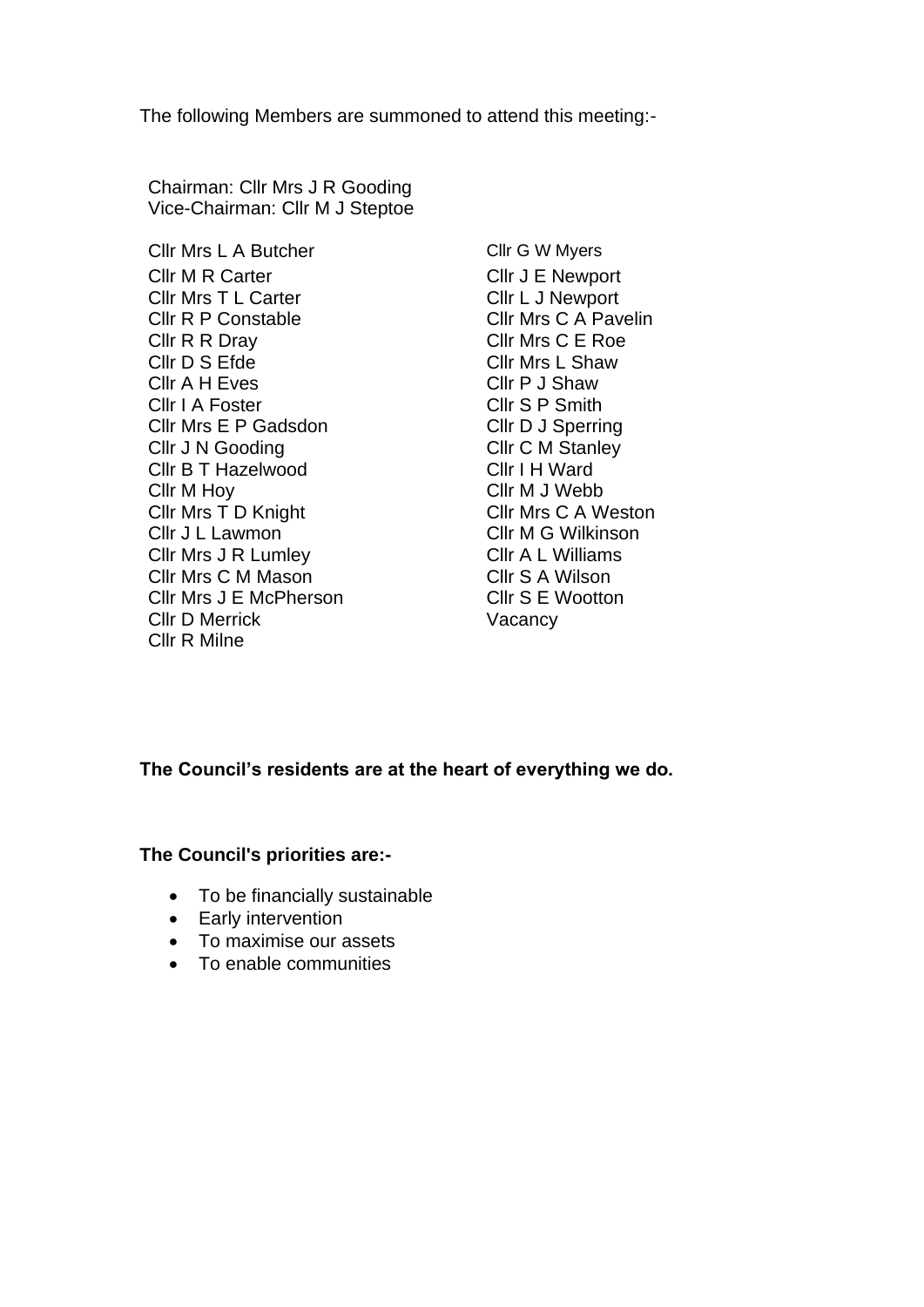#### **A G E N D A**

Emergency evacuation announcement exactle Page No

PRAYERS

- **1** 1**Apologies for Absence**
- **2 3To Receive Declarations of Interest**
- **3 4Announcements from the Chairman, Leader or Head of Paid Service**
- **4 5Public Questions and Member Questions on Notice**
- **5 Business from last Council Meeting**
- **6 7To note the Minutes of Executive and Committee Meetings held between the period 7 October 2021 to 23 November 2021 (as listed)** 6.1

#### **7 8To consider any reports from the Executive and Committees to Council**

- 7(1) Report of the Executive: Advice Services Contract 2022-24  $7.1.1 -$ 7.1.9
- **8 Report on Urgent Decisions**
- **9 9Report of the Leader on the work of the Executive** 9.1
- **10 Motions on Notice**

**0**